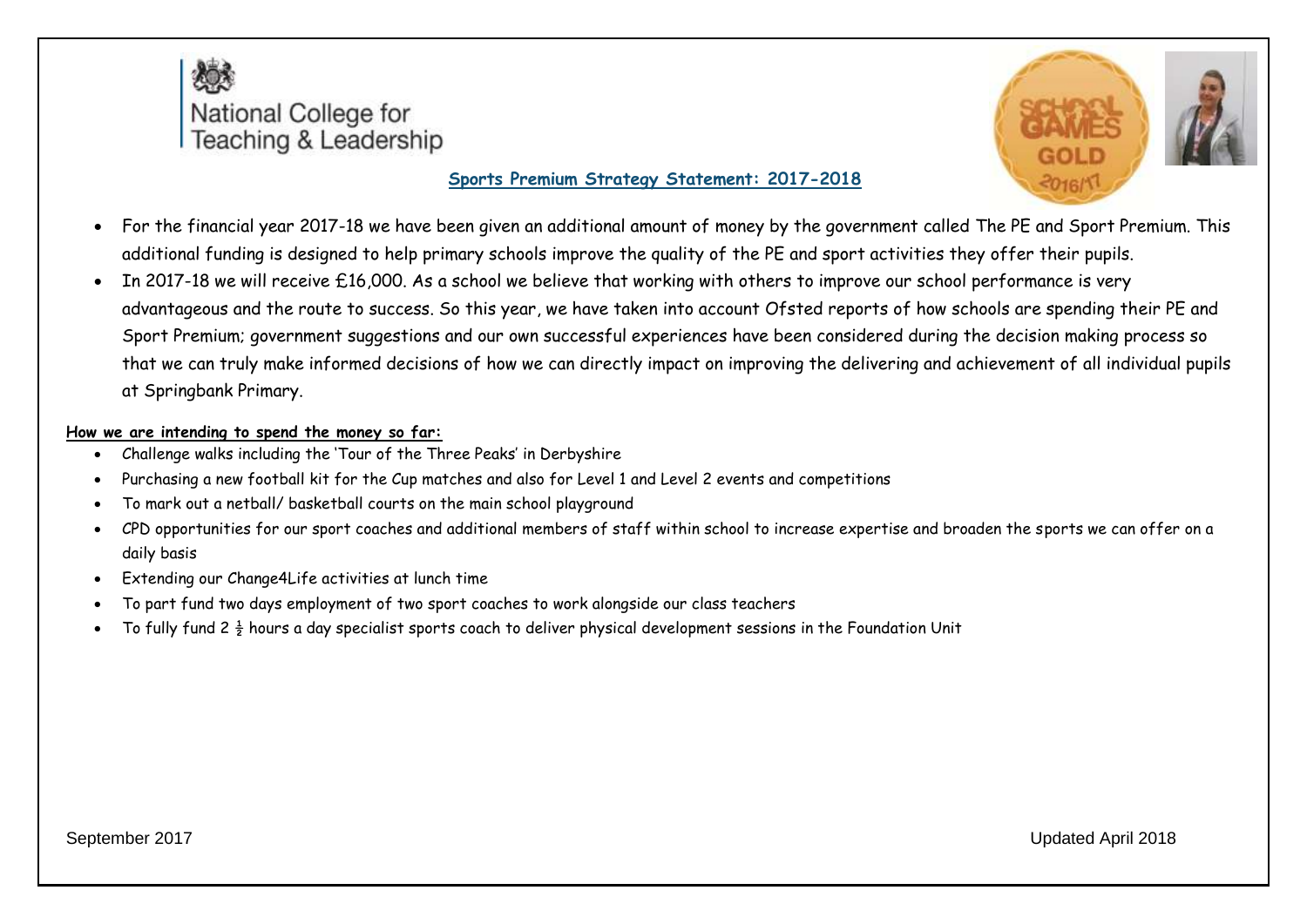| 1. Summary information |                           |                                                                    |                                                |                                         |                  |
|------------------------|---------------------------|--------------------------------------------------------------------|------------------------------------------------|-----------------------------------------|------------------|
| School                 | Springbank Primary School |                                                                    |                                                |                                         |                  |
| Academic Year          | 2017/18                   | Total SP budget<br>Amount received per<br>pupil (£10 $\times$ 150) | £16,000<br>£1,500<br>Total: £17,500            | Date of most recent<br><b>SP Review</b> | April<br>2018    |
| Total number of pupils | 199                       |                                                                    | Date for next internal review of this strategy |                                         | <b>July 2018</b> |

#### Springbank Primary School

has achieved the Gold School Games Mark award for their commitment, engagement and delivery of competitive school sport in 2016/17

#### **Quality Mark**

As a result of all of the work completed over the past year we have been granted the Gold Schools Games Quality Mark. This has raised the profile of PE within school and our level 1 and 2 sports provision in and out of school. We gained Gold accreditation in 2014-2015, 2015-2016 and 2016-2017 and our vision is to continue progressing and resulting with the highest accreditation of Platinum. It is an amazing achievement to receive this recognition for all our hard work at Springbank Primary School to ensure all our children receive high quality sports provision. **Cost: £0**

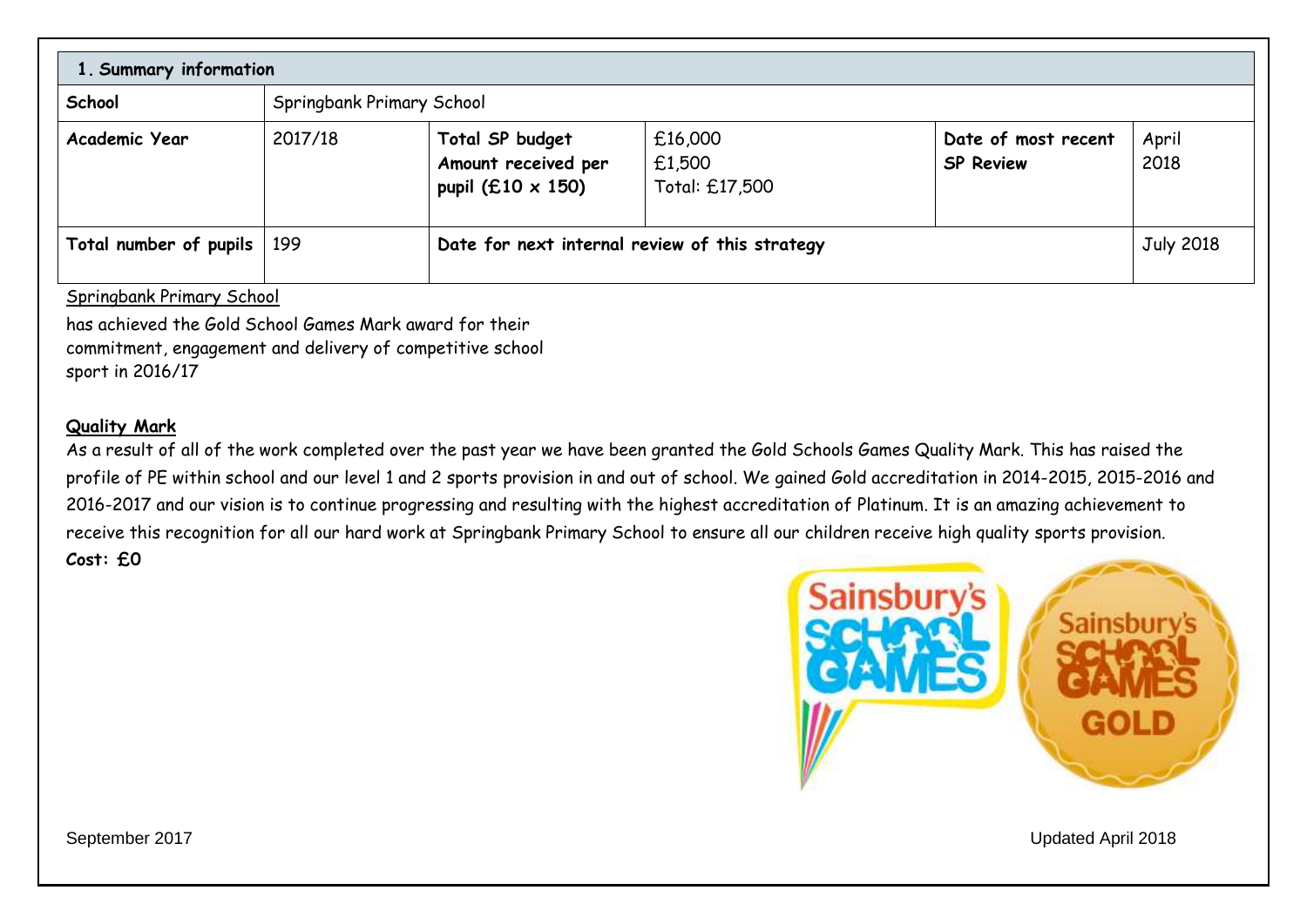| 2. Numbers of participation at Springbank Primary School                           |                                        |                                                                                                                 |
|------------------------------------------------------------------------------------|----------------------------------------|-----------------------------------------------------------------------------------------------------------------|
|                                                                                    | Within our two hour sport<br>provision | After-school clubs/outer school<br>provision                                                                    |
| Running, jumping, throwing and catching, balance and agility and co-<br>ordination | EYFS-Y6 (248)                          | Running club- 17 children<br>District sports- 32 children<br>2 Cross country events annually                    |
| Team games, developing tactics for attacking and defending                         | EYFS-Y6 (248)                          | KS1 Multi-sports- 32 children                                                                                   |
| Perform dances using simple movement patterns                                      | EYFS-Y6 (248)                          | Dance club- 10 children                                                                                         |
| <b>Badminton</b>                                                                   | KS2 (121)                              | Links to local comprehensive school                                                                             |
| <b>Basketball</b>                                                                  | $Y1-Y6(183)$                           | Basketball (autumn term)- 30 places                                                                             |
| <b>Cricket</b>                                                                     | $Y1-Y6(183)$                           | Cricket (summer term)- 30 places<br>Local cricket competitions                                                  |
| Football                                                                           | EYFS-Y6 (248)                          | KS1 club-27 children<br>KS2 club- 30 children<br>Football cup and league matches<br>Local football competitions |
| Hockey                                                                             | $Y1-Y6(183)$                           | Hockey club (summer term)- 30 places                                                                            |
| <b>Netball</b>                                                                     | KS2 (121)                              | KS2 club (summer term)- 30 places<br>Netball competition                                                        |
| <b>Rounders</b>                                                                    | KS2 (121)                              | Local rounders competition                                                                                      |
| Tennis                                                                             | KS2 (121)                              | EYFS-Y6 (248) tennis experience days<br>at the local tennis centre                                              |
| <b>Athletics</b>                                                                   | $Y1-Y6(183)$                           | District sports- 32 children                                                                                    |
| <b>Gymnastics</b>                                                                  | EYFS-Y6 (248)                          | Gymnastics club (summer term)- 15                                                                               |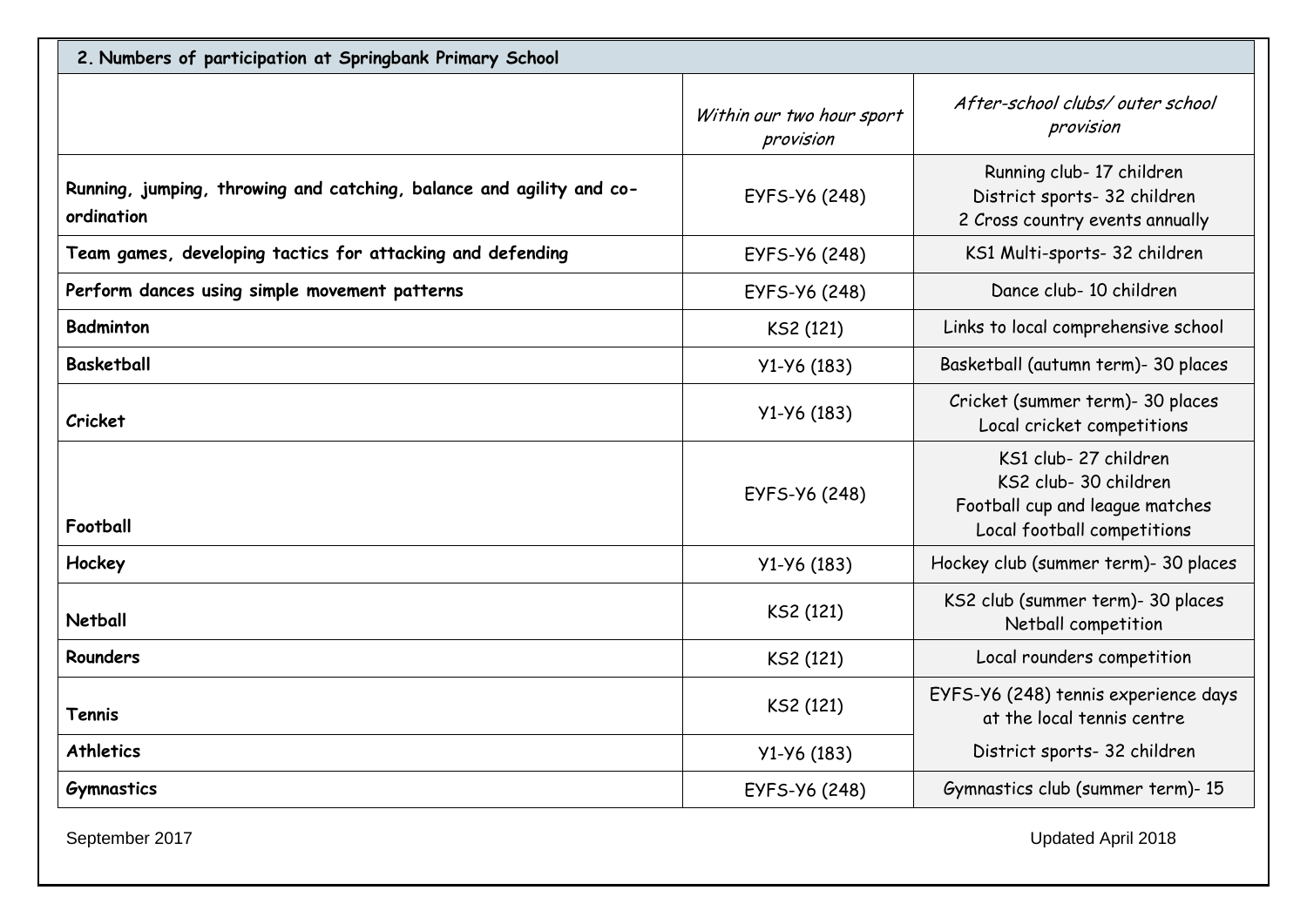|                |                                                                                                                                                                                                                                                                                                                                                                  |                  | places                                                                                                     |
|----------------|------------------------------------------------------------------------------------------------------------------------------------------------------------------------------------------------------------------------------------------------------------------------------------------------------------------------------------------------------------------|------------------|------------------------------------------------------------------------------------------------------------|
|                | Outdoor and adventurous activity challenges                                                                                                                                                                                                                                                                                                                      | EYFS-Y6 (248)    | Hathersage and The Mill Outdoor<br>experiences                                                             |
|                | Cheerleading                                                                                                                                                                                                                                                                                                                                                     |                  | KS2 club- 30 children                                                                                      |
| Yoga           |                                                                                                                                                                                                                                                                                                                                                                  |                  | KS2 club- 7 children                                                                                       |
|                |                                                                                                                                                                                                                                                                                                                                                                  |                  |                                                                                                            |
|                | 3. Plans for future attainment                                                                                                                                                                                                                                                                                                                                   |                  |                                                                                                            |
|                |                                                                                                                                                                                                                                                                                                                                                                  |                  |                                                                                                            |
| <b>A.</b>      | For our specialist sport TA to coach the foundation unit children for two hours daily to enhance their physical development within the<br>outside provision Autumn term 2017 CONFIDENCE/ SKILLS OF STAFF and PROVIDING A RANGE OF ACTIVITIES                                                                                                                     |                  |                                                                                                            |
| <b>B.</b>      | Timetabled extra sports intervention each Monday 3-3:30pm and Friday 2:45-4:30pm for identified children in each year group. On-going<br>WHOLE SCHOOL IMPROVEMENT and TO ENGAGE ALL PUPILS                                                                                                                                                                       |                  |                                                                                                            |
| $\mathcal{C}.$ | Audit, monitor and renew sports equipment to ensure the best quality resources are used to enhance our sports provision. July 2018<br>WHOLE SCHOOL IMPROVEMENT, TO ENGAGE ALL PUPILS, RANGE OF ACTIVITIES and COMPETITION                                                                                                                                        |                  |                                                                                                            |
|                | <b>External Plans</b>                                                                                                                                                                                                                                                                                                                                            |                  |                                                                                                            |
| D.             | Introduce challenge walks including the 'Tour of the Three Peaks' in Derbyshire. April 2018-December 2018<br>To book the in school adventure experience with The Mill for year 4 and 6. Summer 2018<br>Hire The Mills sports outdoor adventure programme for year 3 and 5. Summer 2018<br>WHOLE SCHOOL IMPROVEMENT, RANGE OF ACTIVITIES and TO ENGAGE ALL PUPILS |                  |                                                                                                            |
|                | 4. Desired outcomes                                                                                                                                                                                                                                                                                                                                              |                  |                                                                                                            |
|                | Desired outcomes and how they will be measured                                                                                                                                                                                                                                                                                                                   | Success criteria |                                                                                                            |
| <b>A.</b>      | For JS to be in the foundation unit from 9-11:30 daily to deliver inside and<br>outside physical development organised and supported by EB. The day to day<br>manager to aid the plan, delivery and assessment of physical development                                                                                                                           | for the year?    | Have we achieved the coverage of physical development<br>Have we provided the WOW factor for all children? |
|                | September 2017                                                                                                                                                                                                                                                                                                                                                   |                  | Updated April 2018                                                                                         |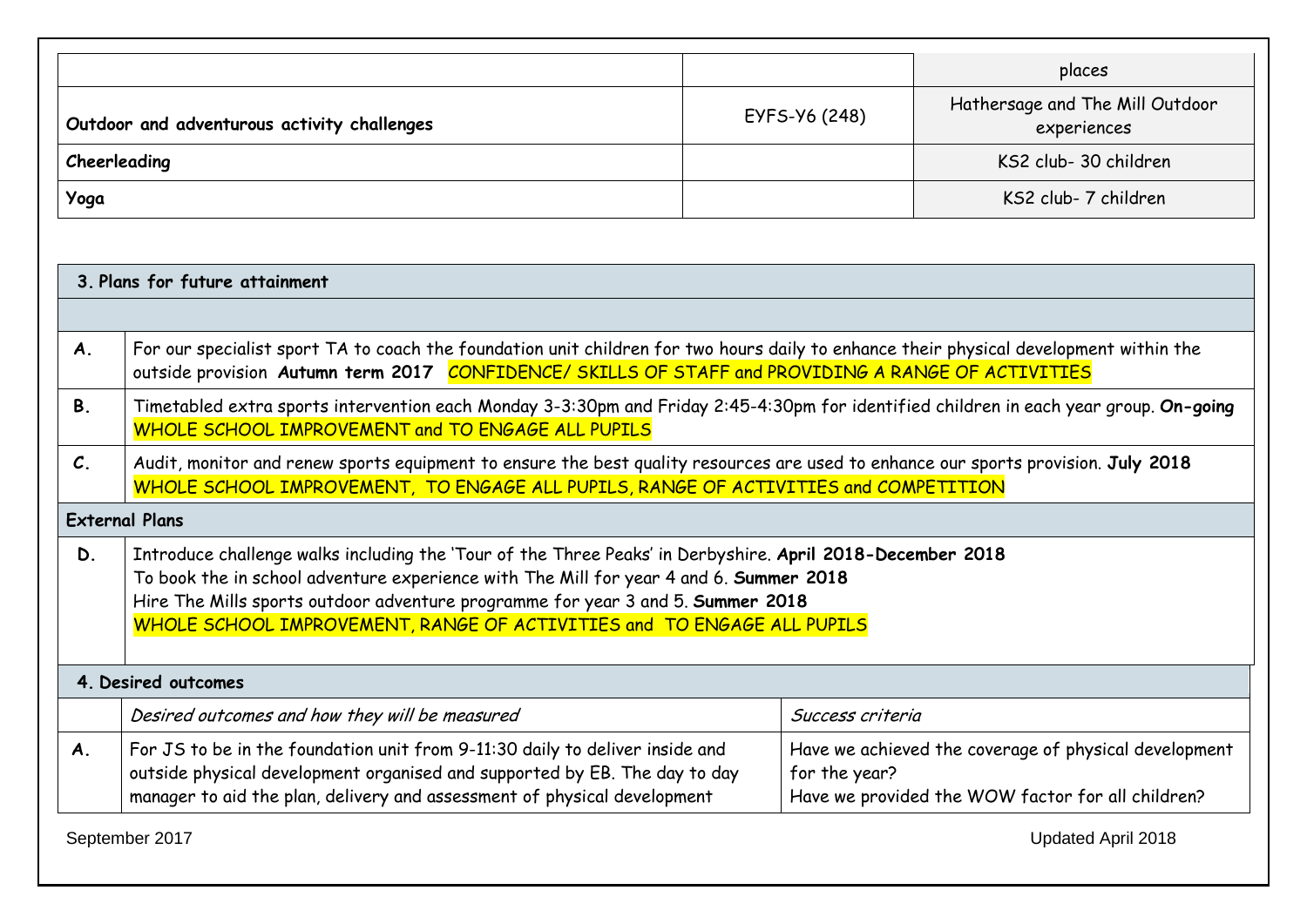|                 | sessions. JK as subject leader to conduct a lesson observation on termly bases.<br>COST: SEE BELOW                                                                                                                                                                                                                                                                                                                                                                                                                                                                                          | Has new equipment been purchased, if required, to carry<br>out these activities?<br>Has there been an observation by the subject leader<br>and foundation day to day manager?<br>Has JS got an impact folder with evidence of<br>progression?                                                                                                                                                                                                                                                                                |
|-----------------|---------------------------------------------------------------------------------------------------------------------------------------------------------------------------------------------------------------------------------------------------------------------------------------------------------------------------------------------------------------------------------------------------------------------------------------------------------------------------------------------------------------------------------------------------------------------------------------------|------------------------------------------------------------------------------------------------------------------------------------------------------------------------------------------------------------------------------------------------------------------------------------------------------------------------------------------------------------------------------------------------------------------------------------------------------------------------------------------------------------------------------|
| <b>B.</b>       | To extend our Change4life activities and provide on-going sports interventions<br>for disadvantaged and identified children. A timetable of extra sports provision<br>to be set in place for every Monday and Friday. Subject leader to work closely<br>with the lunch time supervisor in planning and delivering Change4life activities<br>and for a visual map to be completed and updated termly for PE (all children and<br>disadvantage children).<br>COST: £16965 for the hire of our sport coaches.<br>50% sport funded and 50% school fund £8482.50<br>SPENT SO FAR APRIL 18- £5655 | Does M.B take identified children for extra dance<br>support on a Monday 3-3:30pm?<br>Are these children taken from the disadvantage visual<br>map for PE?<br>What evidence/ benefit is the intervention group on a<br>Monday receiving?<br>Are we providing high quality sport activities at lunch<br>time that are well equipped?<br>Is splitting the football training 2:45-3:30pm (year 5<br>and 6) and 3:30-4:30pm (year 3 and 4) benefiting the<br>progression of our football knowledge, skills and<br>understanding. |
| $\mathcal{C}$ . | An audit of sport equipment to be carried out annually and new equipment to be<br>ordered if required. This allows our class teachers and sport coaches to deliver<br>high quality PE and sport activities across the whole school day. Lunch time<br>equipment will also need to be monitored and renewed if required. Sport coaches<br>and any other members of staff to inform the subject leader when new<br>resources are needed.<br>COST: £1000<br>SPENT SO FAR APRIL 18- £706.96<br>BUDGET LEFT: £293.04                                                                             | Can we deliver all the sports/ activities planned with<br>high quality resources?<br>Does any of the lunch time equipment need renewing?<br>Do we have all the resources required for our Sports<br>Day?<br>Is there anything additional we could supply in order to<br>support, challenge and extend a child's PE progression<br>and provision?                                                                                                                                                                             |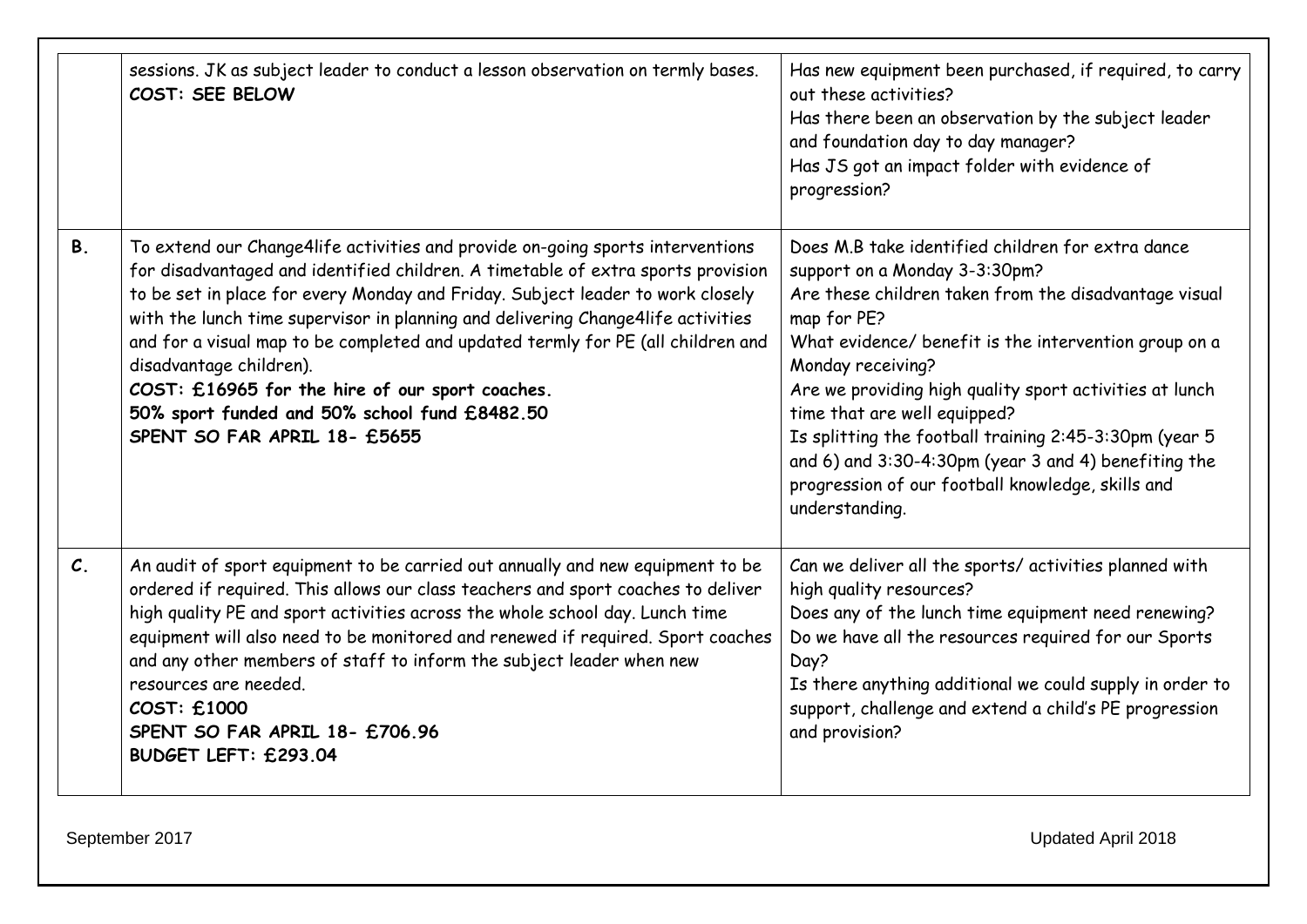| D.                                                                                                                                                             | To provide the WOW factor and increase participation / fitness levels of our<br>children we are aiming to introduce a variety of challenge walks both locally to<br>Springbank Primary School and further afield including the 'Tour of the Three<br>Peaks' in Derbyshire. These will be planned into our school's annual planner and<br>become part of the everyday/ week expectations of our children.<br>COST:£500<br>To book our annually sports trip to The Mill and also to have the organisers to<br>carry out a sports experience day using our school grounds. Also during KS1<br>SATS testing the remaining children will be attending, competing and enjoying a<br>range of sporting activities provided by other organisations/ locations. This will<br>be embedded as 'Mental Health & Wellbeing.'<br>£2530<br>SPENT SO FAR APRIL 18- £2,200<br><b>BUDGET LEFT: £280</b> |  | Have our children been on some form of a challenge walk<br>termly?<br>Was our sponsored walk a success?<br>Has the 'Tour of the Three Peaks' been booked/ planned<br>into our school diary?<br>Has the subject leader booked The Mill experience?<br>Has the Sports Week been successful with a variety of<br>sporting experiences? |  |  |  |
|----------------------------------------------------------------------------------------------------------------------------------------------------------------|---------------------------------------------------------------------------------------------------------------------------------------------------------------------------------------------------------------------------------------------------------------------------------------------------------------------------------------------------------------------------------------------------------------------------------------------------------------------------------------------------------------------------------------------------------------------------------------------------------------------------------------------------------------------------------------------------------------------------------------------------------------------------------------------------------------------------------------------------------------------------------------|--|-------------------------------------------------------------------------------------------------------------------------------------------------------------------------------------------------------------------------------------------------------------------------------------------------------------------------------------|--|--|--|
|                                                                                                                                                                | 5. Planned expenditure                                                                                                                                                                                                                                                                                                                                                                                                                                                                                                                                                                                                                                                                                                                                                                                                                                                                |  |                                                                                                                                                                                                                                                                                                                                     |  |  |  |
| 2017/18<br>Academic year                                                                                                                                       |                                                                                                                                                                                                                                                                                                                                                                                                                                                                                                                                                                                                                                                                                                                                                                                                                                                                                       |  |                                                                                                                                                                                                                                                                                                                                     |  |  |  |
| Stated below enable schools to demonstrate how they are using the sports premium to improve the teaching and learning of Physical Education at<br>their school |                                                                                                                                                                                                                                                                                                                                                                                                                                                                                                                                                                                                                                                                                                                                                                                                                                                                                       |  |                                                                                                                                                                                                                                                                                                                                     |  |  |  |
|                                                                                                                                                                |                                                                                                                                                                                                                                                                                                                                                                                                                                                                                                                                                                                                                                                                                                                                                                                                                                                                                       |  |                                                                                                                                                                                                                                                                                                                                     |  |  |  |
| <b>Evaluation?</b><br>What is the evidence and<br>Staff<br>Desired outcome<br>rationale for this choice?<br>Impact?<br>lead                                    |                                                                                                                                                                                                                                                                                                                                                                                                                                                                                                                                                                                                                                                                                                                                                                                                                                                                                       |  |                                                                                                                                                                                                                                                                                                                                     |  |  |  |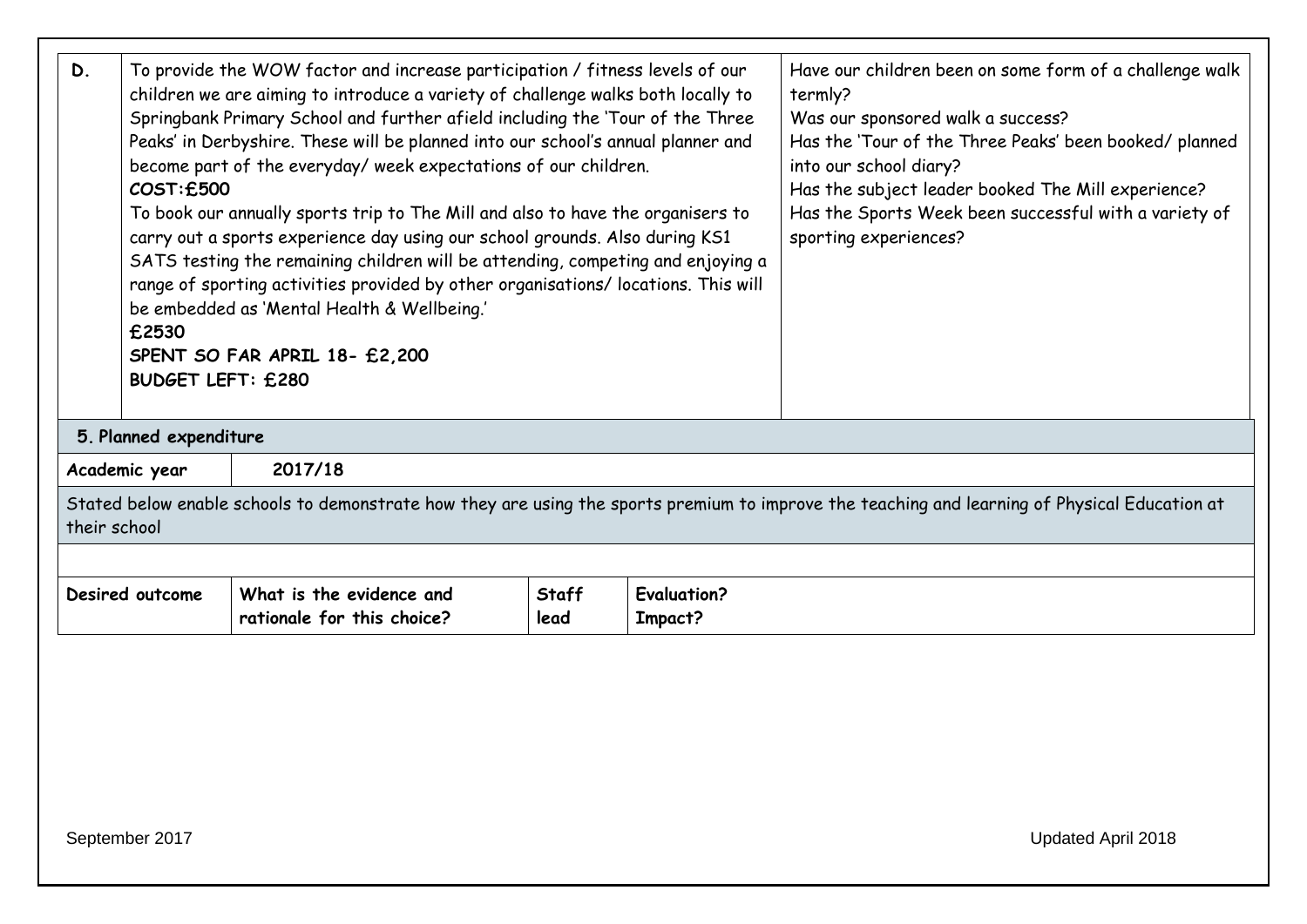|                         | To provide the opportunity for our<br>youngest children to excel in<br>physical development and have<br>barriers to progression tackled at<br>an early stage of their education.         | <b>JK</b><br>JS<br>EB              | Every child in EYFS has at least one session of physical development every week<br>with JS focusing on fine and gross motor skills. These sessions have been monitored<br>by all members within the EYFS and the PE subject leader has also observed. The<br>plan for 2018-2019 is to continue supporting and funding the two hours daily<br>coaching time by using the sports premium.<br><b>IMPACT:</b> The children now have a sound knowledge of health and fitness and why it<br>is important to exercise and eating healthily. The class teacher has noticed a huge<br>progression in their gross motor skills and coordination and has been able to move<br>the target children for PD closer to expected standards.                                                                                                                                                                                                                                                                                                                                                                                                                                                                                                                                                                            |
|-------------------------|------------------------------------------------------------------------------------------------------------------------------------------------------------------------------------------|------------------------------------|--------------------------------------------------------------------------------------------------------------------------------------------------------------------------------------------------------------------------------------------------------------------------------------------------------------------------------------------------------------------------------------------------------------------------------------------------------------------------------------------------------------------------------------------------------------------------------------------------------------------------------------------------------------------------------------------------------------------------------------------------------------------------------------------------------------------------------------------------------------------------------------------------------------------------------------------------------------------------------------------------------------------------------------------------------------------------------------------------------------------------------------------------------------------------------------------------------------------------------------------------------------------------------------------------------|
| $\overline{\mathsf{B}}$ | Extend Change4life activities and<br>provide on-going sports<br>interventions for disadvantaged /<br>targeted behaviour children and<br>identified mental health well-being<br>children. | <b>JK</b><br>MC<br><b>MB</b><br>SS | Action September 2017- M.B and M.C on a Monday and Friday 3-3:30pm to<br>deliver extra PE provision to targeted disadvantage children. JK to organise<br>and track their attainment journey for one term. Have any skill gaps closed?<br><b>IMPACT:</b> There were two working towards children identified in our disadvantaged<br>visual map for physical education for autumn term 2017. In Spring term 2018 these<br>children have now progressed and now are at an expected standard for physical<br>education. Their additional PE provision time has support this. From April 2018 we<br>have 52 identified disadvantaged children working at the expected level for<br>physical education and 10 children working at greater depth.<br>M.B disadvantaged dance group performed at a Change2Dance showcase at Hall<br>Park on Tuesday 27 <sup>th</sup> March 2018 in front of other schools and parents/ carers. A<br>very successful event!<br>M.C has successfully coached extra football interventions for 1 $\frac{1}{2}$ hours per week<br>since September 2017. Year 5/6 on a Friday 2:45-3:30pm and year 3/4 on a Friday<br>3:45-4:30pm. Many of these children play in our school's A and B football teams and<br>currently up to April 2018 have won every match played apart from one! |
| Desired outcome         | What is the evidence for this                                                                                                                                                            | <b>Staff</b>                       | <b>Evaluation?</b>                                                                                                                                                                                                                                                                                                                                                                                                                                                                                                                                                                                                                                                                                                                                                                                                                                                                                                                                                                                                                                                                                                                                                                                                                                                                                     |
| September 2017          |                                                                                                                                                                                          |                                    | Updated April 2018                                                                                                                                                                                                                                                                                                                                                                                                                                                                                                                                                                                                                                                                                                                                                                                                                                                                                                                                                                                                                                                                                                                                                                                                                                                                                     |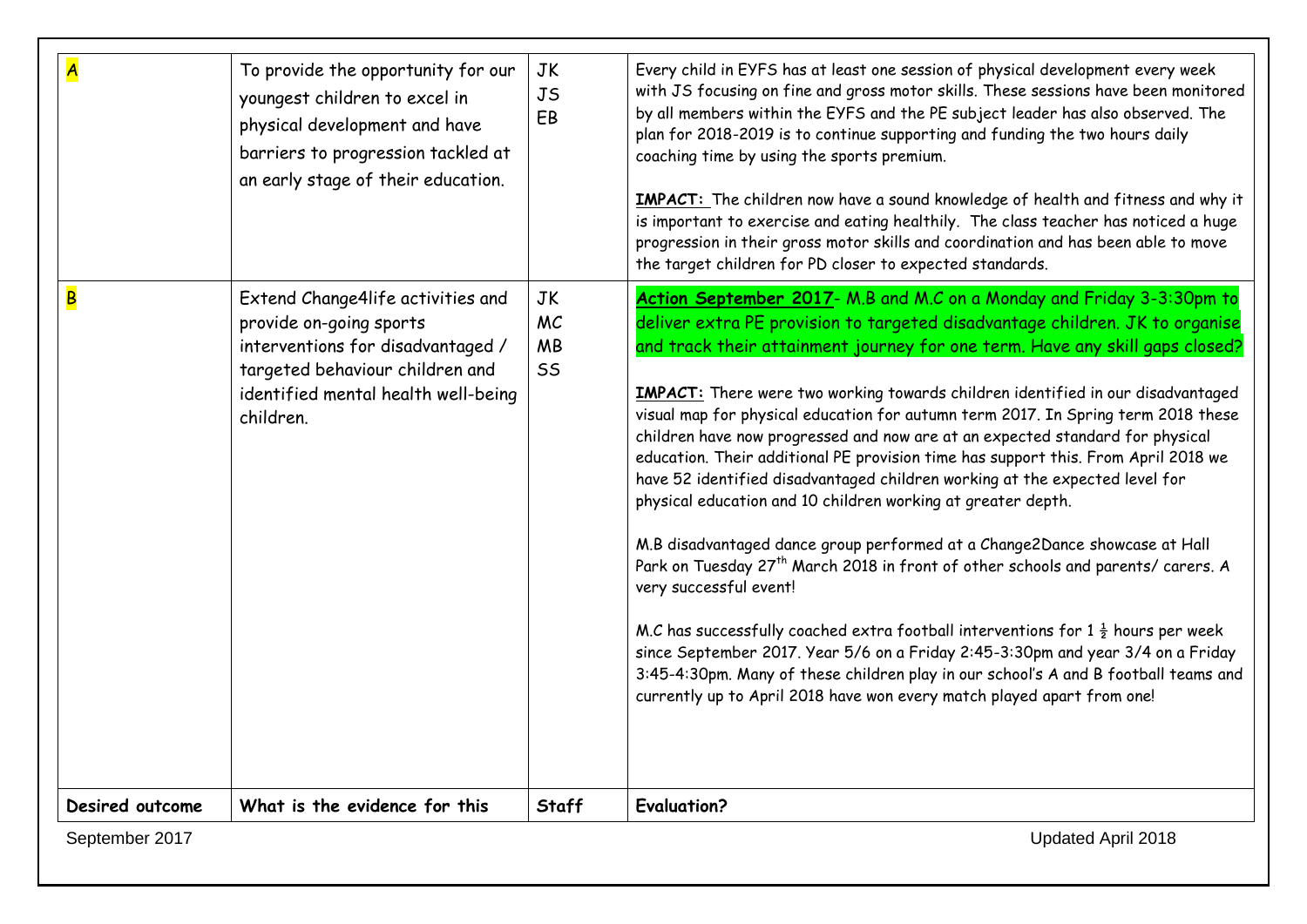| choice?                                                                                                                                                                                                            | lead           | Impact?                                                                                                                                                                                                                                                                                                                                                                                                                                                                                                                                                                                                                                                                                                                                 |
|--------------------------------------------------------------------------------------------------------------------------------------------------------------------------------------------------------------------|----------------|-----------------------------------------------------------------------------------------------------------------------------------------------------------------------------------------------------------------------------------------------------------------------------------------------------------------------------------------------------------------------------------------------------------------------------------------------------------------------------------------------------------------------------------------------------------------------------------------------------------------------------------------------------------------------------------------------------------------------------------------|
| An audit of sports equipment to be<br>carried out annually and new<br>equipment to be ordered if<br>required. This is to ensure that we<br>have an inclusive PE provision<br>which is delivered to a high quality. | JK<br>MC<br>LM | The audit for the sports equipment is carried out in July 2018 ready for the new<br>school year. The PE shed/equipment is checked by JK and LM every half term to<br>maintain the quality and quantity of the equipment/ resources.<br><b>IMPACT:</b> The Chance2Dance dance group were able to perform with confidence<br>and have a theme linked to their dance because they had new costumes and<br>accessories purchased.<br>We have been able to extend our Change4life activities from 3 stations/ different<br>sports to 6 due to the extra resources/ equipment ordered for lunch times. This<br>has also allowed our older children to demonstrate and apply their leadership/<br>coaching skills by leading these activities. |

| Desired outcome | What is the evidence and           | Staff | Evaluation? |
|-----------------|------------------------------------|-------|-------------|
|                 | $\vert$ rationale for this choice? | lead  | Impact:     |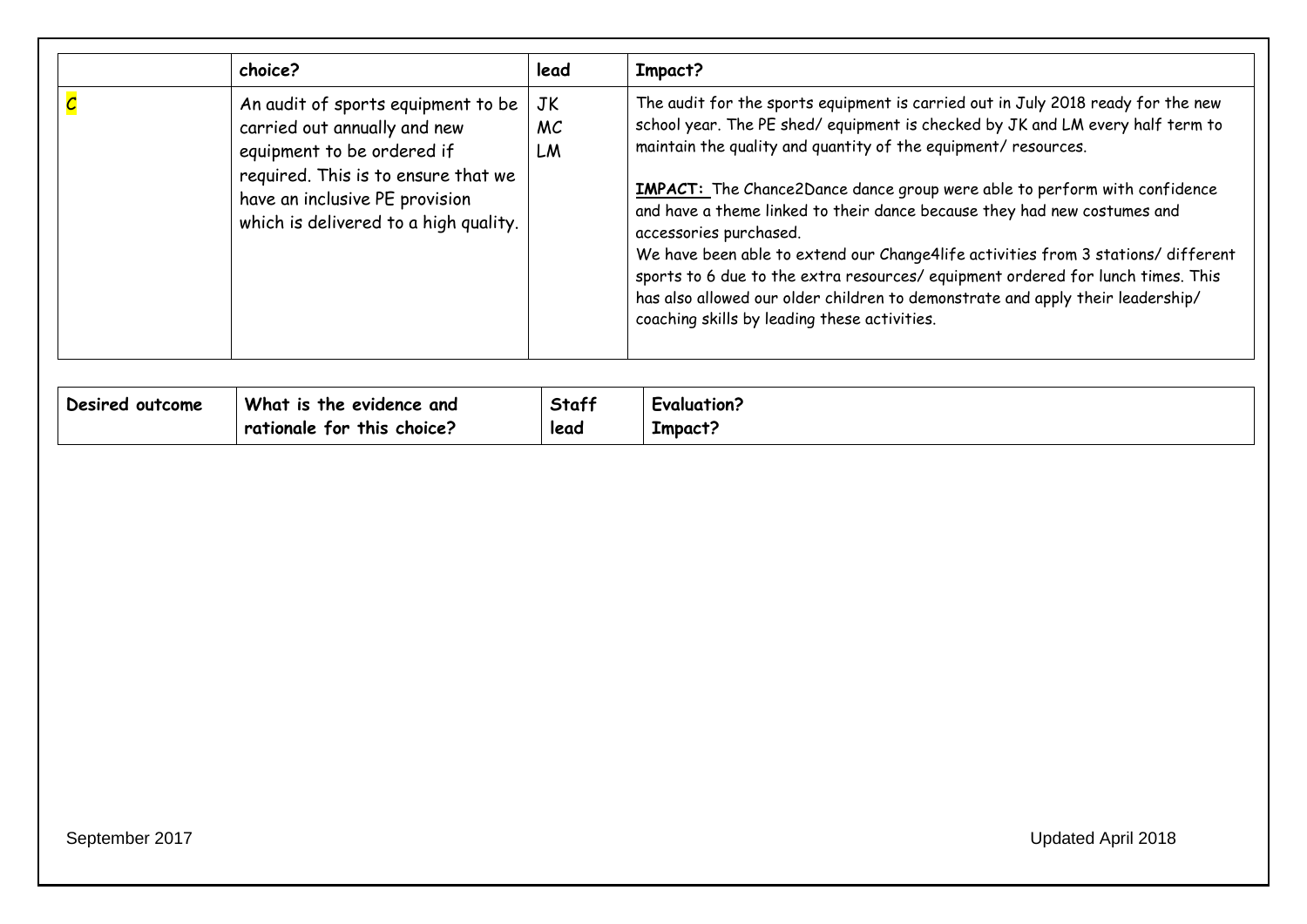| D<br>September 2017 | To provide the WOW factor and<br>increase participation / fitness<br>levels of our children. We are<br>aiming to introduce a variety of<br>challenge walks including the 'Tour<br>of the Three Peaks' in Derbyshire.<br>To book the established annual<br>sports trip to The Mill and also have<br>the organisers plan and organise a<br>sports experience day using our<br>school grounds.<br>During KS1 SATS testing the<br>remaining children will be attending,<br>competing and enjoying a range of<br>sporting activities provided by<br>other organisations/ locations. | JK<br>JV<br>JK<br>JV<br>CF | The 'Tour of the Three Peaks' has now been planned for September 2018.<br><b>IMPACT:</b> Since September every child from reception to year 6 takes part in the<br>daily mile from 12:55-1:15pm and can choose whether to run around the<br>playground 16 times or walk around the school grounds 7 times. At Springbank<br>Primary School we have noticed the following benefits:<br>Children become more aware of their health and the need to take<br>responsibility for it<br>Improves body composition - bone density, muscle strength and<br>cardiovascular health<br>✓<br>Helps children achieve and maintain a healthy weight<br>Individual medical conditions, such as Diabetes and Asthma, can be helped.<br>Overall balance, gross and fine motor skills are enhanced.<br>Children's wellbeing:<br>$\blacktriangledown$<br>It's 100% inclusive and no-one is left behind - every child succeeds<br>It's not a race or competition - there is no sense of failure<br>Children enjoy it - having fun, in the fresh air with friends, and a sense of<br>freedom<br>✓<br>Children enjoy the weather, seasons and nature<br>Supports improvement in self-efficacy, satisfaction and happiness<br>As a school we completed the Sports Relief Mile on Friday 23rd March 2018.<br>100% of our children completed the mile by walking or running. We believe that<br>the daily mile has allowed our children to have the body composition and<br>determination to complete a task/ challenge set.<br>Updated April 2018 |
|---------------------|--------------------------------------------------------------------------------------------------------------------------------------------------------------------------------------------------------------------------------------------------------------------------------------------------------------------------------------------------------------------------------------------------------------------------------------------------------------------------------------------------------------------------------------------------------------------------------|----------------------------|---------------------------------------------------------------------------------------------------------------------------------------------------------------------------------------------------------------------------------------------------------------------------------------------------------------------------------------------------------------------------------------------------------------------------------------------------------------------------------------------------------------------------------------------------------------------------------------------------------------------------------------------------------------------------------------------------------------------------------------------------------------------------------------------------------------------------------------------------------------------------------------------------------------------------------------------------------------------------------------------------------------------------------------------------------------------------------------------------------------------------------------------------------------------------------------------------------------------------------------------------------------------------------------------------------------------------------------------------------------------------------------------------------------------------------------------------------------------------------------------------------------------------|
|                     |                                                                                                                                                                                                                                                                                                                                                                                                                                                                                                                                                                                |                            |                                                                                                                                                                                                                                                                                                                                                                                                                                                                                                                                                                                                                                                                                                                                                                                                                                                                                                                                                                                                                                                                                                                                                                                                                                                                                                                                                                                                                                                                                                                           |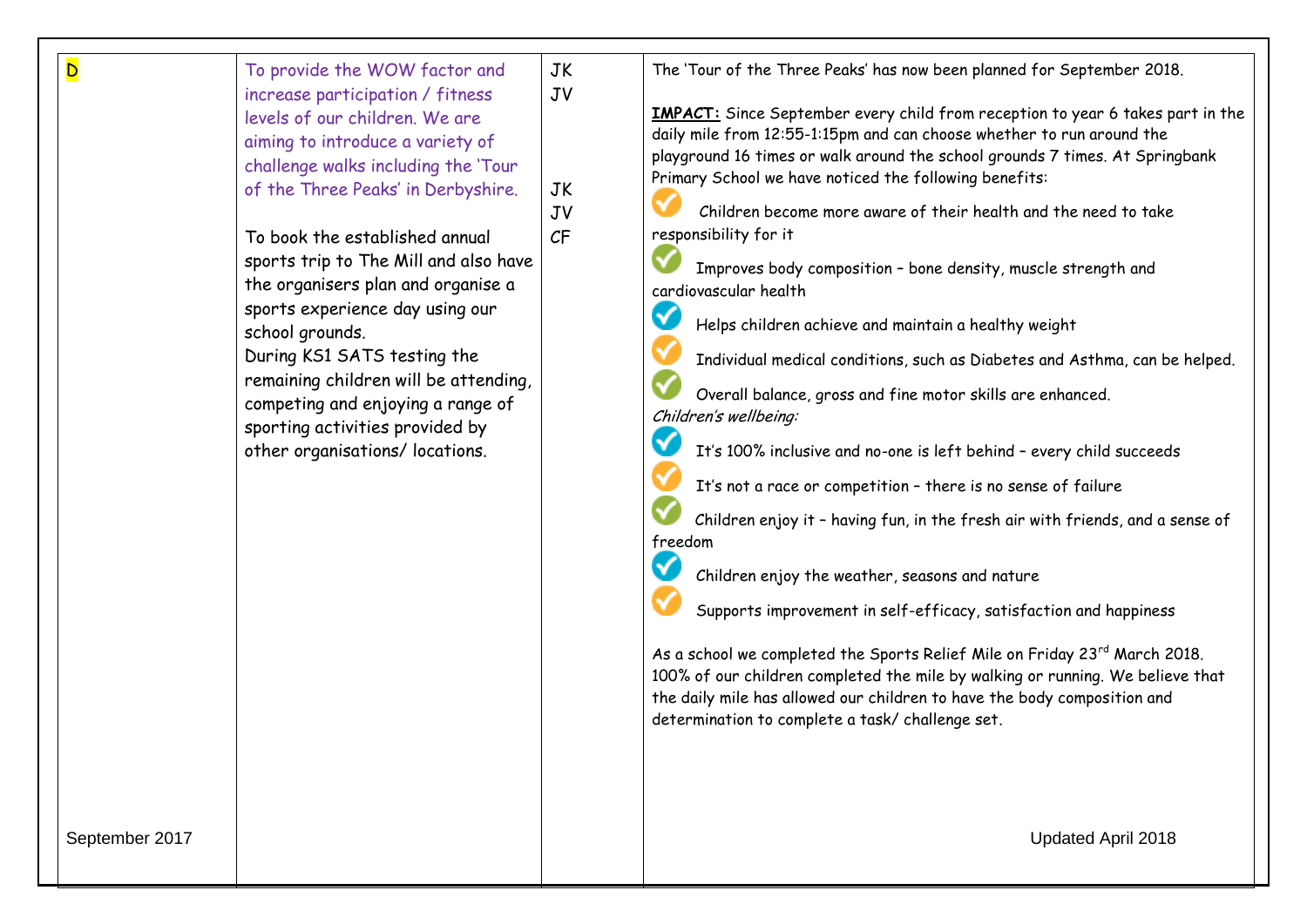#### **Other areas to be taken into consideration:**

### **Training/ CPD**

 CPD opportunities for sport coaches and additional members of staff within school to increase expertise and broaden the sports we can offer on a daily basis. CONFIDENCE/ SKILLS FOR STAFF

**COST: £400 SPENT SO FAR NOV 17- £91.49 BUDGET LEFT: £308.51**

**IMPACT:** JS is now up to date with his coaching qualifications and has the knowledge, skills and understanding to coach our EYFS children. He is up to date with football guidance, rules and regulations and now has an understanding of the EYFS curriculum for physical development.

#### **Involvement in Inter and Intra School Competitions**

 We believe we need to provide competitive opportunities for our children. We promote the ethos of children doing as well as they can, winning with modesty and losing with grace. This allows our STARFISH values to be carried out, especially sportsmanship. We believe it is important that we become involved in as many events and competitions as possible. Springbank Primary School sign up for a variety of different competitions including the local football league and cup matches, The Sainsbury's School Games and the Eastwood and District Schools' Sports Association. We need to plan an estimate cost to enter/ pay the fees involved, book transport and purchase sports clothing, equipment and competition kits if required. **COMPETITIVE** 

**COST: £750 SPENT SO FAR APRIL 18- £740 BUDGET LEFT: £10**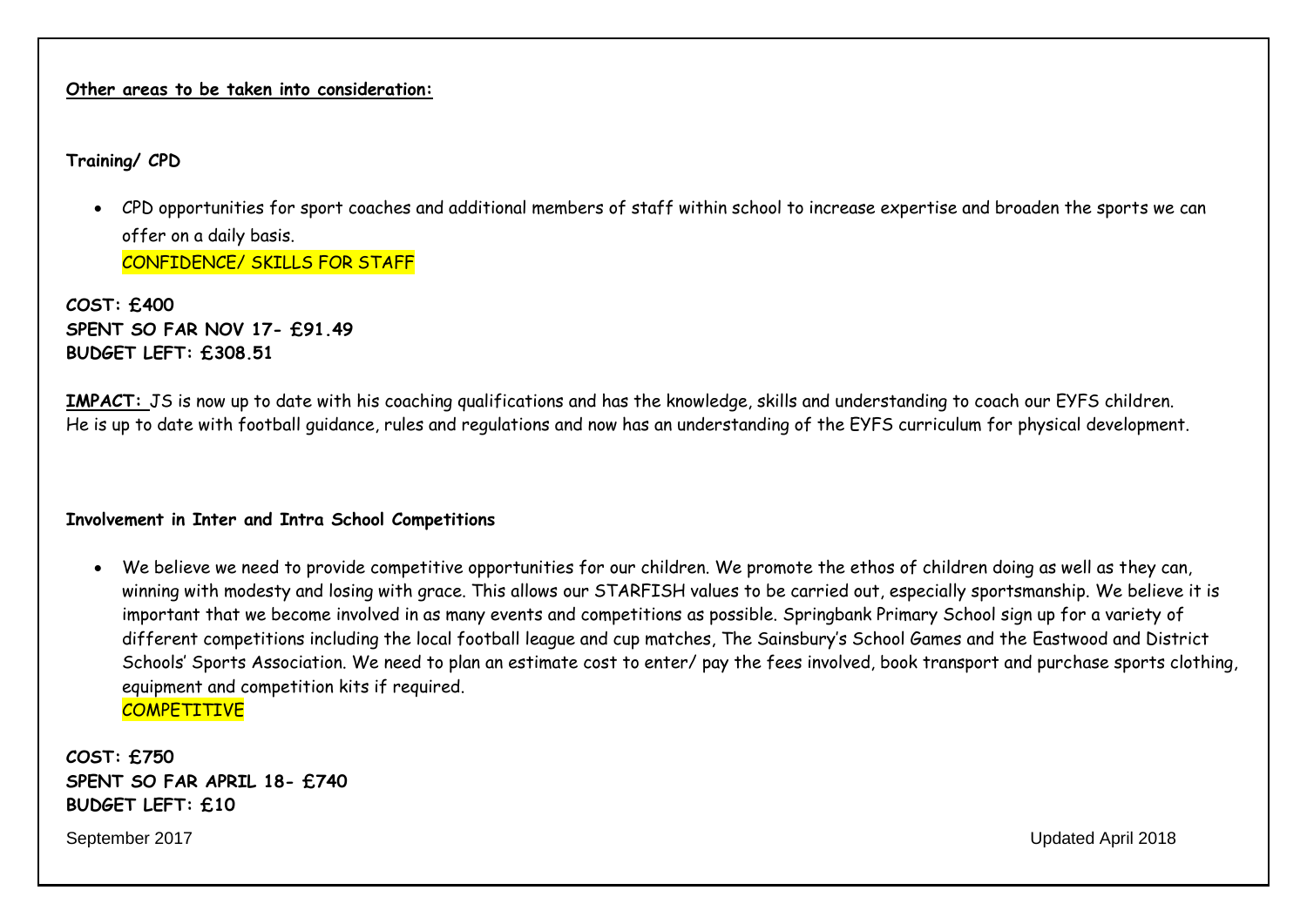#### **Football Kit**

 Purchasing a new football kit for the Cup matches and also for Level 1 and Level 2 events and competitions. Springbank Primary School hasn't purchased a new football kit for over 5 years and many items of clothing are wore out or damaged. A new kit will give the children a sense of pride with representing our school.

**COMPETITIVE** 

**COST: £300**

#### **New netball/ basketball courts**

 To gain three quotes to have a multi-purpose netball/ basketball courts marked out on the playground to support our PE provision, after school clubs and level 2 competitions. RANGE OF ACTIVITIES, TO ENGAGE ALL PUPILS and COMPETITIVE

**COST: £1,500**

**BUDGET LEFT OVER- March 2018= £1700 BUDGET AVAILABLE- April 2018- £4440**

**TOTAL: £6140**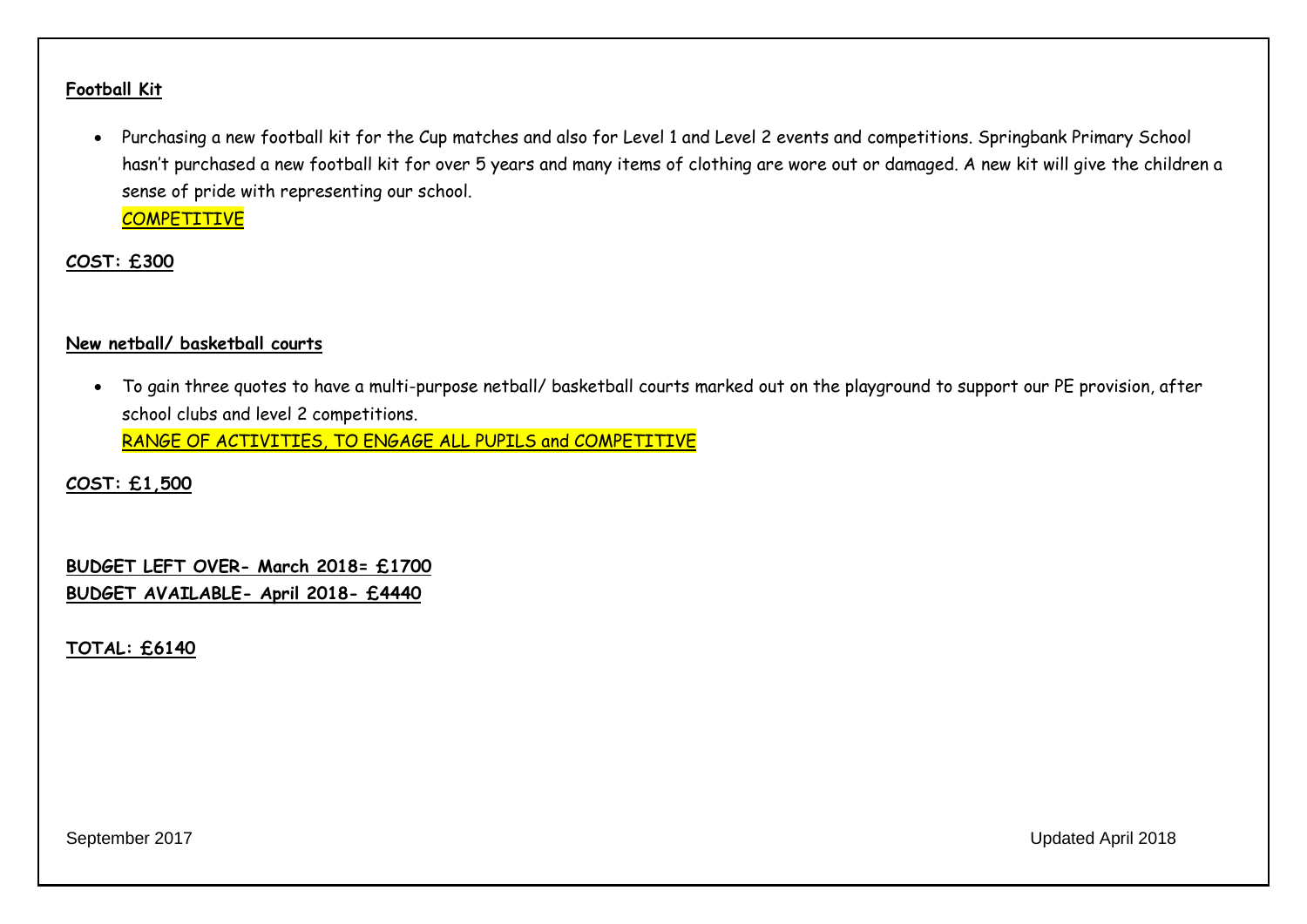Competitions/ events since September 2018:

- Cross Country at Hall Park- BM 4<sup>th</sup> place and through to the Nottinghamshire Cross Country Finals
- Football Tournament at Kimberley Leisure Centre
- Year 3/4 Football Tournament at Larkfields Junior School- tournament winners (7-1 and 7-3)
- Hall Park Indoor Athletics
- Cross Country Finals at Wollaton Park to represent Broxtowe Borough Council
- Inclusive Games- progressed to the finals which will be in July 2018
- Year 3/4 Football Tournament at Eastwood FC- tournament winners
- $\bullet\;$  Year 5/6 Football Tournament at Eastwood FC- 3 $^{\rm rd}$  place
- Chance2Dance Showcase
- Cross Country at Brookhill Leys Primary School

## Planned competitions/ events until July 2018

| Year 3/4 Athletics Competition | 25/04/18 | <b>Hall Park</b>  |
|--------------------------------|----------|-------------------|
| Girl's Football                | 24/05/18 | Larkfields School |
| District Sports                | 20/06/18 | Harvey Hadden     |